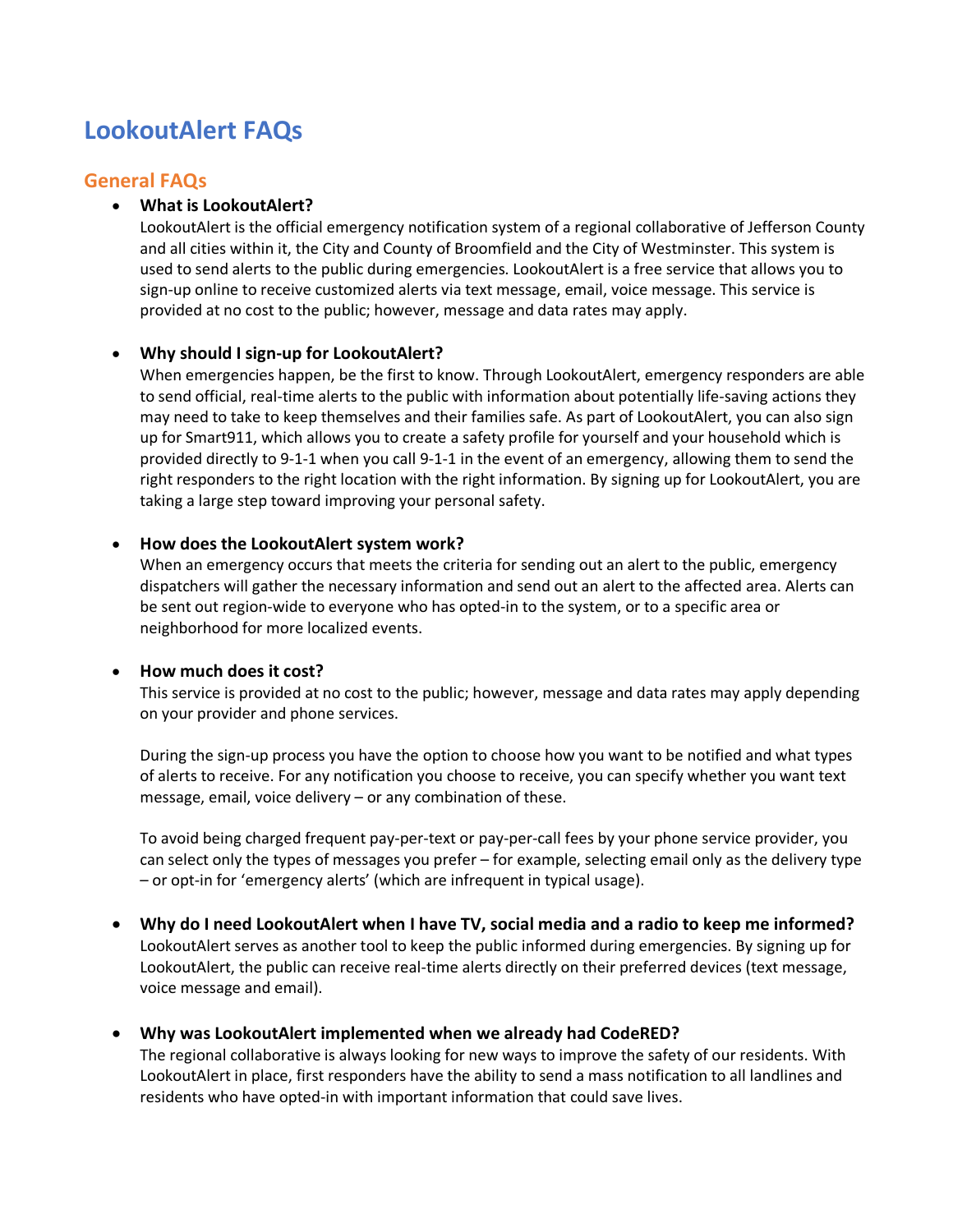LookoutAlert helps fill another safety gap within the Jeffcom dispatch center. During large-scale emergencies, the 911 center can be quickly overwhelmed with a high volume of 911 calls received from the public. A majority of the 911 calls received during emergencies are not about life-threatening situations, but rather contain requests for information about what is going on during a crisis or emergency. By sending alerts directly to the public on their preferred devices, we will keep the public informed and at the same time reduce the number of 911 calls from residents not in immediate need of emergency services. Easily available and authoritative public information will improve the 911 center's ability to keep phone lines open to respond to critical emergencies.

#### • **Can you guarantee that I will receive notification if I register for LookoutAlert?**

While LookoutAlert is an excellent system, we cannot guarantee that you will receive notification in all cases. Disasters and emergencies are chaotic and unpredictable, and notification is dependent on external providers such as your wireless carrier or email delivery service outside of our control. LookoutAlert will use several means of communications to try to ensure that should any one communications method, technology, or delivery option be unavailable to reach residents, other methods will be used to improve the likelihood that residents will see the message.

# **FAQs about Signing up for LookoutAlert**

- **How do I sign-up for LookoutAlert?** Signing up for LookoutAlert is easy[. Click here to sign up and register for LookoutAlert](https://www.smart911.com/smart911/ref/reg.action?pa=LookoutAlert) and enter your contact information.
- **When I signed up for LookoutAlert it says I already have an account.**

LookoutAlert integrates with Smart911 platform, a 9-1-1 service available throughout our region, for which Rave Mobile Safety is the vendor for both products. This means that you can manage your information and preferences for both services through one account, accessible at either [www.smart911.com](http://www.smart911.com/) or the [LookoutAlert sign-up page.](https://www.smart911.com/smart911/ref/reg.action?pa=LookoutAlert)

#### • **Who can sign-up for LookoutAlert?**

LookoutAlert is available to anyone who lives, works, travels through, or visits Jefferson County, the City and County of Broomfield, and the City of Westminster, Colorado. The address that you register can be your home location, work location or any other location you care about. For those who visit our area, but do not live or work here, pick the address of the location(s) you visit often.

#### • **Is LookoutAlert the same as Smart911?**

While LookoutAlert integrates with the existing Smart911 service in our region, they are two services that each serve a unique purpose. Smart911 allows you to create a safety profile for yourself and your household which is provided directly to 9-1-1 when you call 9-1-1 in the event of an emergency, allowing them to send the right responders to the right location with the right information. This information could include medical history, allergies and medications, number of residents in a home and even a picture of the family dog can all be added to your safety profile.

LookoutAlert will ensure you receive emergency alerts from emergency responders through text, email or phone call. Rave Mobile Safety is the vendor for both LookoutAlert and Smart911.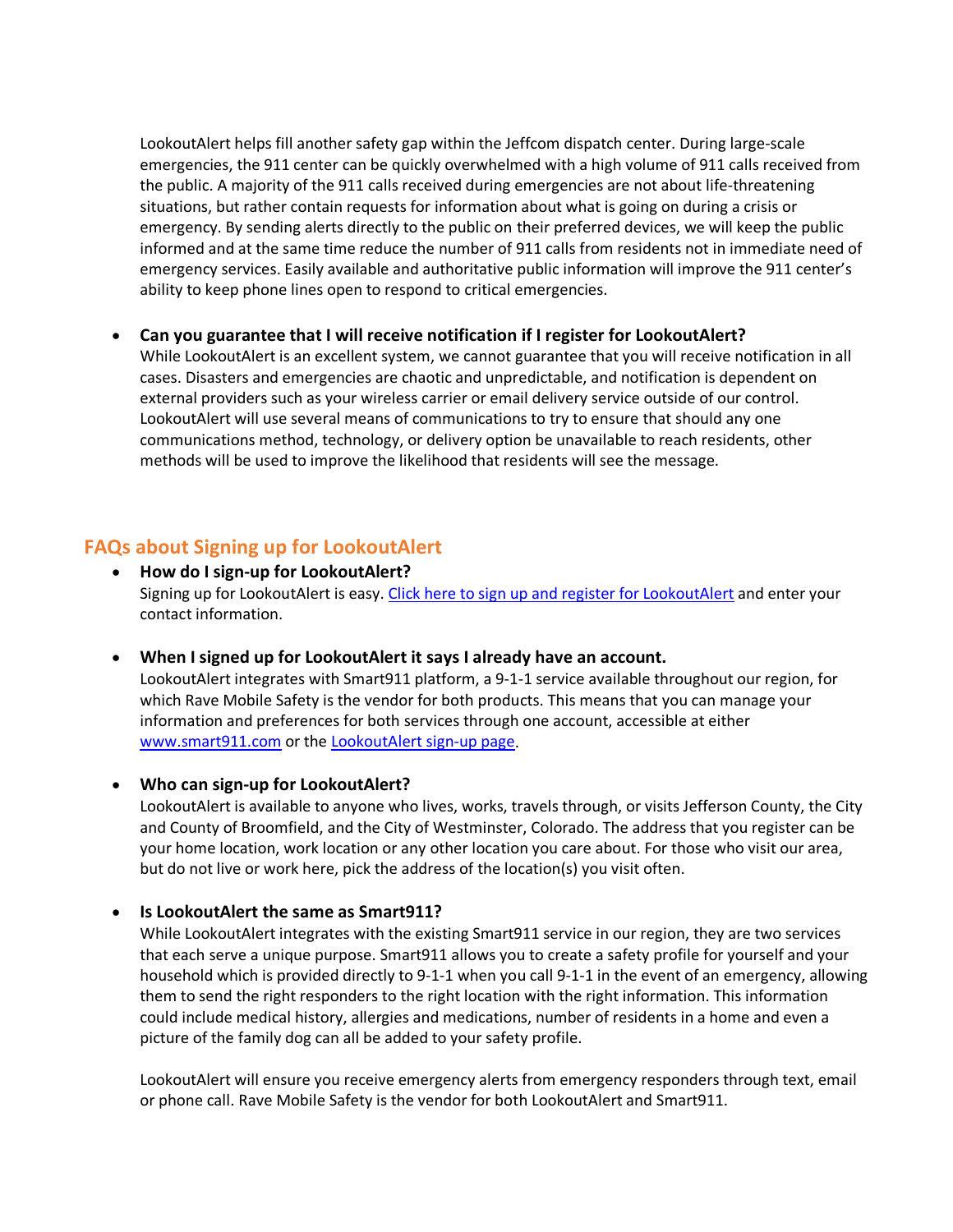- **I already have a Smart911 account, how do I sign up for LookoutAlert?** Login to your account at [www.smart911.com](https://www.smart911.com/) and click on the Alerts tab at the top of the page.
- **I don't have a Smart911 account but want to sign up for both services. How do I do that?** You can sign up for both LookoutAlert and Smart911 by visiting eithe[r www.smart911.com](https://www.smart911.com/) or the [LookoutAlert sign-up page](https://www.smart911.com/smart911/ref/reg.action?pa=LookoutAlert) and creating an account. Be sure to add as much information as you want dispatchers to have in the event of an emergency to your profile. Click on the Alerts tab at the top of the page to ensure you opt-in to receive alerts from LookoutAlert.

#### • **Will I receive alerts if I don't sign-up?**

Residents in the coverage area who have a landline phone may receive alerts. However, there are strict rules governing when the JCECA can use this contact information to send out an alert. Only extremely critical alerts containing potentially life-saving information will be sent. In order to ensure that you are able to get all emergency alerts we recommend that you sign-up for LookoutAlert online. If you do not sign-up and register your contact information, you will not receive alerts on your preferred devices, and may miss out on receiving important safety information. Emergency communications may utilize other tools to notify the public but registering for LookoutAlert is the best way to get emergency notifications for your area.

#### • **I don't own a computer – who can help me sign-up for LookoutAlert?**

You can visit your local Public Library and use their computers to sign-up online for LookoutAlert. Once on a computer, visit our main LookoutAlert page to watch a video or see the links at the top of this "Signing Up" section to learn more about how to sign-up for the alerts of your choice.

# **FAQs about Alerts**

#### • **What types of alerts will I receive?**

Emergency alerts are sent 24/7 when there is an immediate threat to life and/or property. In addition to emergency alerts, you can also choose to receive customizable community notifications. These may include notifications about:

- o Severe weather
- o Safety risks
- o Health risks
- o Test messages

#### • **How will I identify incoming alerts?**

All text messages sent from LookoutAlert are sent using five or six-digit numbers called "short codes." When you receive a text via a short code, you'll receive a message from any of following short code numbers: 226787, 67283, 78015, 81437, or 77295.

 $\circ$  We strongly encourage you to save these numbers in your phone's address book. Simply create a contact called "LookoutAlert" and add the numbers above in the standard phone number field. This way, when you receive an alert message, these will be more recognizable as an official communication from JCECA.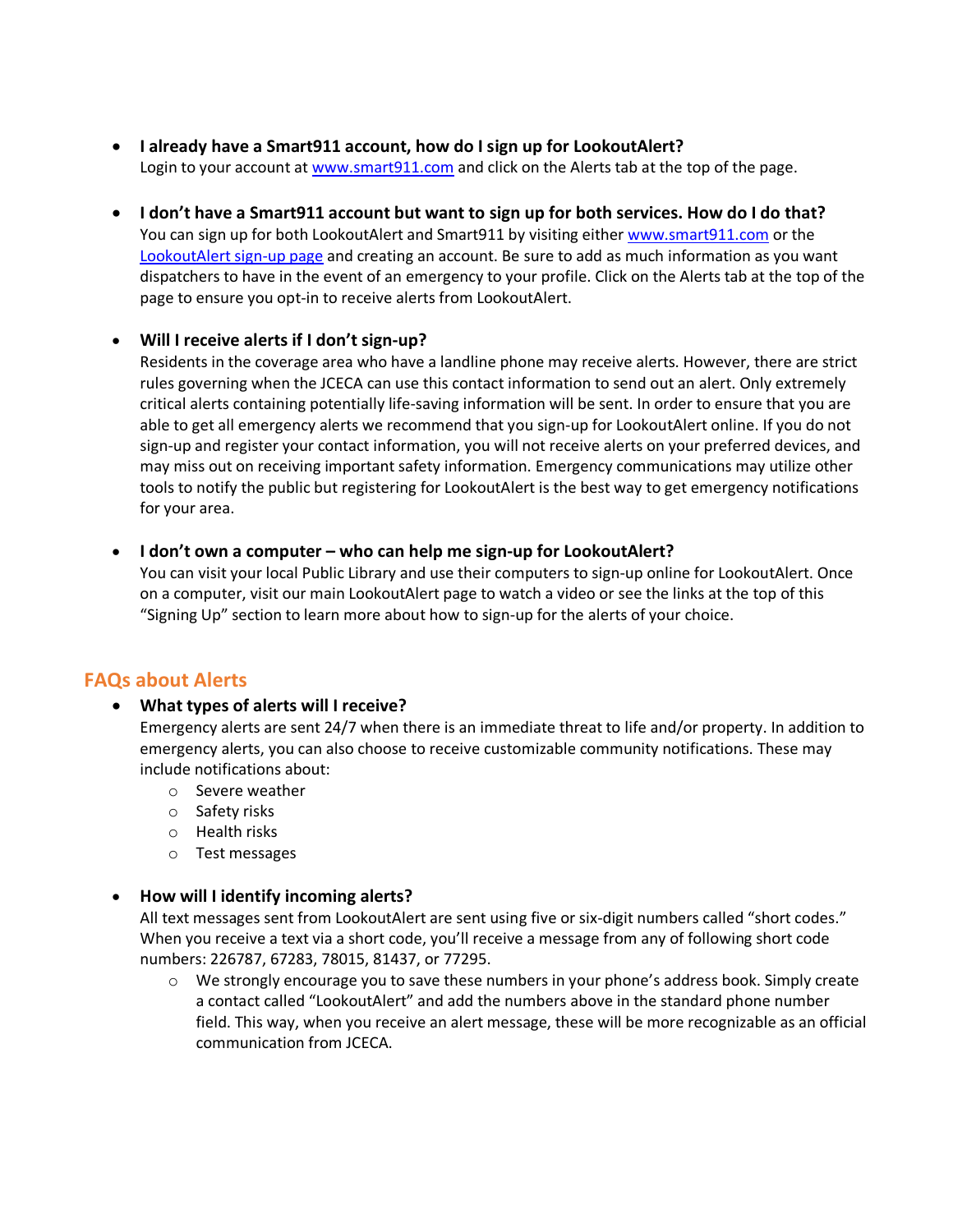#### • **Can I call the alert phone number back or reply back to the email?**

You are not able to reply to texts or emails sent by LookoutAlert. Voice messages provide a dial-back number to replay an alert message and will direct you to a website address for additional information about the event.

#### • **When will I start receiving alerts?**

Once you have signed up online at the LookoutAlert sign-up page and confirmed your contact information within the system, you will begin receiving alerts.

### • **How do I update or remove my notification preferences and contact information used by LookoutAlert?**

Follow the below steps to change your LookoutAlert preferences (for example, to reduce the number of messages of a certain type, or to change the contacts used for each kind of message):

- o [Go to the registration page for LookoutAlert](https://www.smart911.com/smart911/ref/reg.action?pa=LookoutAlert)
- $\circ$  Login using your LookoutAlert username and password (If you've forgotten these, follow the instructions on the page under "Forgot Username or Password?")
- o Once signed in, click the Alerts tab at the top of the page
- o Under 'Notification Preferences,' you can make changes to both the phone numbers and email addresses on which you want to receive LookoutAlert messages by clicking or unclicking the checkboxes
- $\circ$  You can also choose what alerts you want to receive and the method you wish to receive them by (text, voice, email)
	- For example, if you wish to turn off all messages regarding health risks, simply uncheck the box to the left of "Health Risks"
	- If you wish instead only to receive emails for health risk notifications, instead uncheck the "Text" and / or "Voice" choices, so that only "Email" remains checked

#### • **How often will I receive alerts?**

The frequency for which you receive alerts depends on the addresses you provide and the types of alerts you select to receive as well as the frequency of actual emergencies. Emergency alerts will only be sent when there is an immediate threat to life and/or property.

This system is not intended to bombard you with information. LookoutAlert will only send you alerts about the information you select to receive. To change your alert settings[, login to the LookoutAlert](https://www.smart911.com/smart911/ref/reg.action?pa=LookoutAlert)  [registration page.](https://www.smart911.com/smart911/ref/reg.action?pa=LookoutAlert)

• **How does the LookoutAlert system respond to busy signals or no-answer situations?**

If a call completes and is sent to your answering machine or voice mail system, a message is left. If a phone call is not answered or busy, the system redials your number several times.

• **If I am unable to make or receive calls or text messages during an emergency, will I still receive alerts from the LookoutAlert system?**

LookoutAlert messages are more likely to be delivered to your devices than messages sent from local phone numbers during emergencies when telecommunication is down; however, receipt of LookoutAlert messages is not guaranteed. The vendor for LookoutAlert, Rave Mobile Safety, supports mass systems, including systems hosted outside of the state of Colorado, to improve reliability and redundancy while lessening reliance on local infrastructure that might be distressed during notifications via geographically redundant an event. Receipt of LookoutAlert messages may depend on your phone